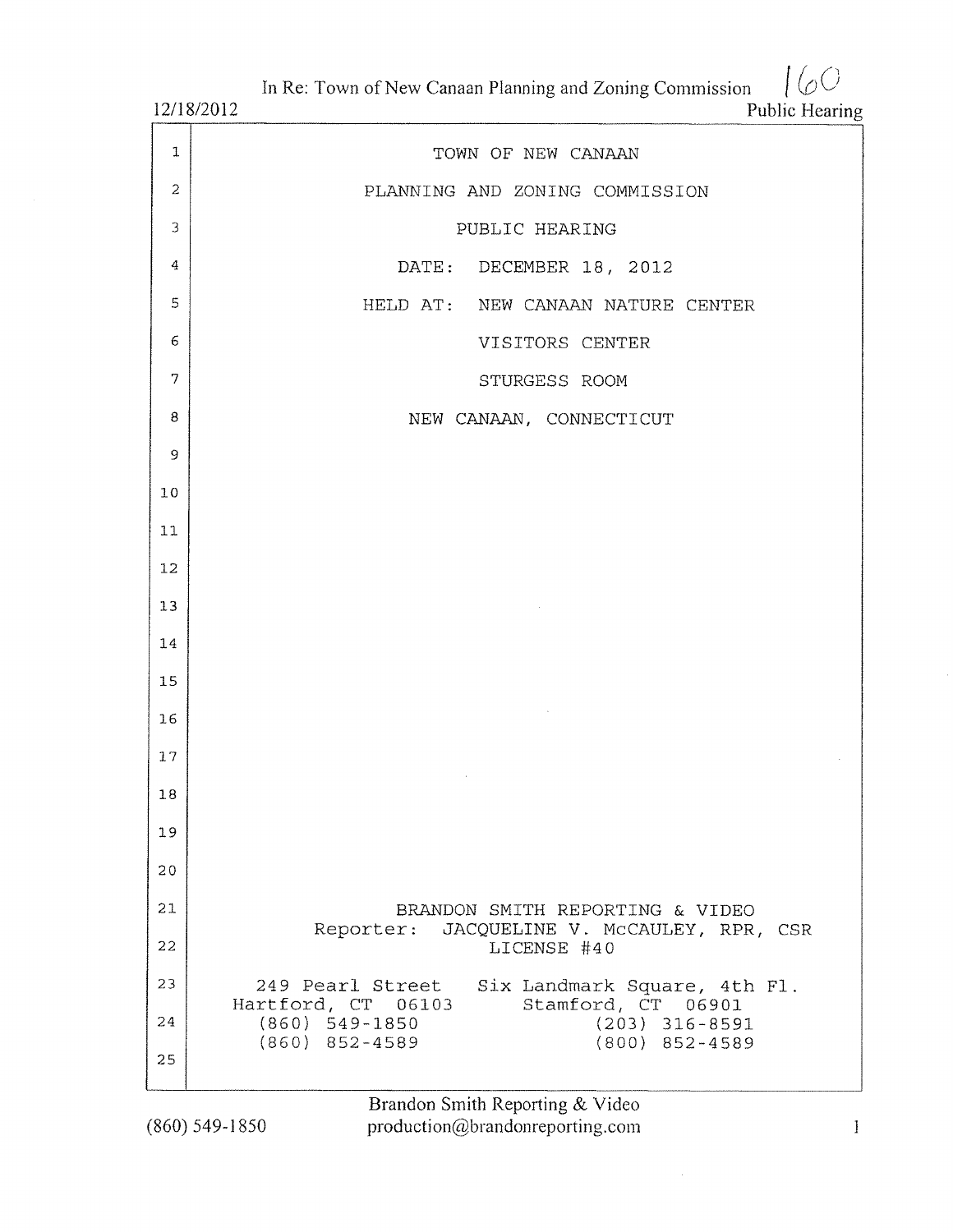|                | In Re: Town of New Canaan Planning and Zoning Commission<br>12/18/2012<br>Public Hearing |
|----------------|------------------------------------------------------------------------------------------|
| $\mathbf{1}$   | all the time you're spending on this, and also I just                                    |
| $\overline{2}$ | want to thank you for the last five years of support                                     |
| 3              | you've given through the courts that we could push                                       |
| 4              | this thing through.                                                                      |
| 5              | MR. PAPP: Please identify yourself                                                       |
| 6              | for the record.                                                                          |
| 7              | MR. PRINCE: Yes, sir. My name is                                                         |
| 8              | Bob Prince. I'm here because my wife Sharon and I                                        |
| 9              | were among the founding families of Grace Community                                      |
| 10             | Church, and we're also among the primary organizers of                                   |
| 11             | the Grace Farms Project, and so we can explain both of                                   |
| 12             | those very well and the interaction between those.<br>$\mathbb{I}$                       |
| 13             | also -- five years ago I also introduced the project                                     |
| 14             | to you, and so I figured it would be good for me to                                      |
| 15             | come back and -- you know, five years is a long time.                                    |
| 16             | Memories are not always perfect, and so I thought                                        |
| 17             | maybe I could just tell you again what we're doing.                                      |
| 18             | In the last five years the                                                               |
| 19             | intentions haven't changed. All we've really been                                        |
| 20             | trying to do is make it happen, and so I thought that                                    |
| 21             | the best way that I could convey that to you was to                                      |
| 22             | literally say, again, the same exact things that I                                       |
| 23             | said at that time. So I pulled the transcript from                                       |
| 24             | five years ago. I just want to read that to you,                                         |
| 25             | because I really can't say it as well. This is what I                                    |

Brandon Smith Reporting & Videc  $(860)$  549-1850 production@brandonreporting.com 9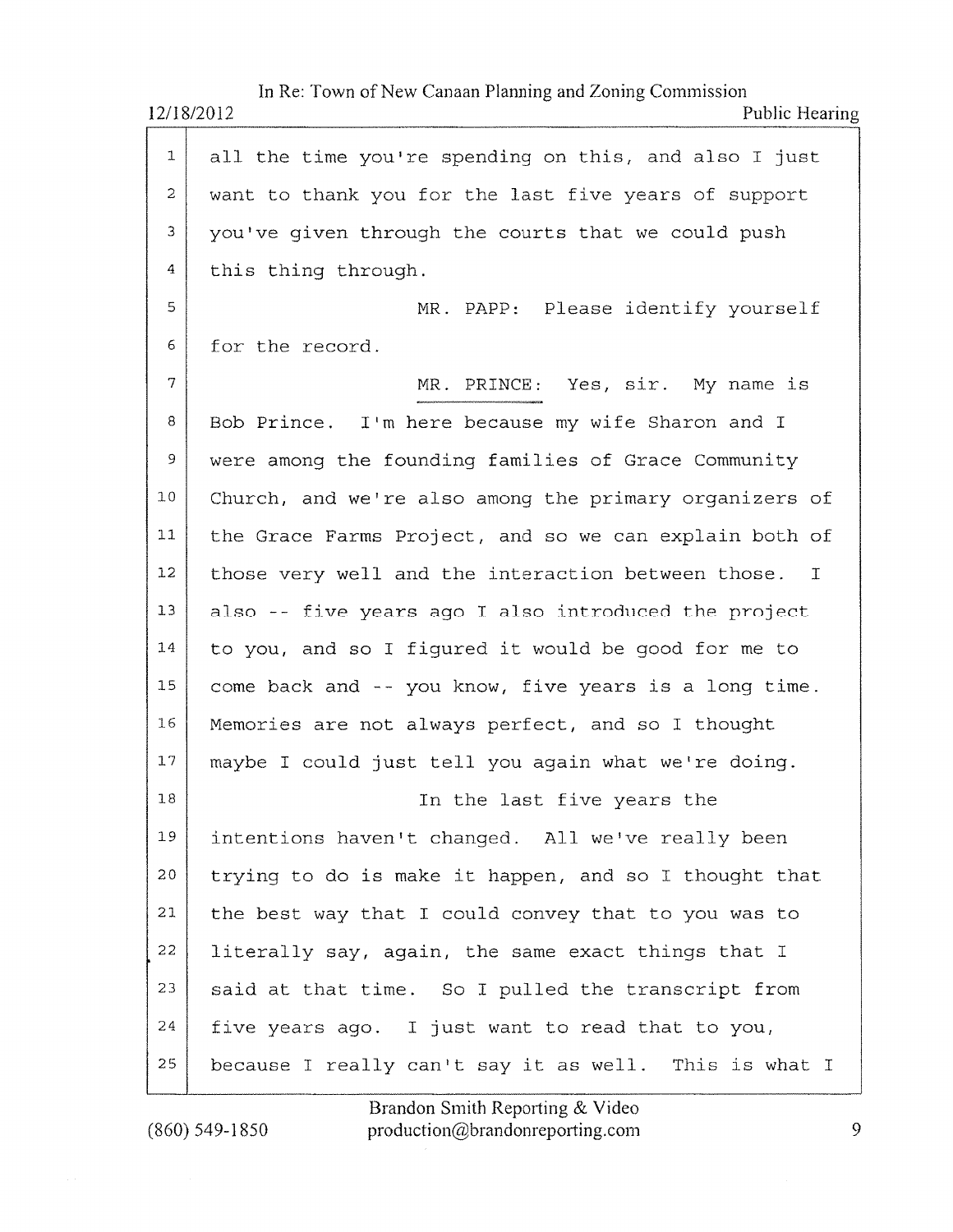## 12/18/2012

 $(860)$  549-1850

In Re: Town of New Canaan Planning and Zoning Commission

Public Hearing

| Vision of Grace Community Church as Expressed Through<br>$\mathbf{1}$<br>$\mathbf{2}$<br>Grace Farms.<br>3<br>So the point of it is we wanted to<br>utilize this project and this property to further the<br>$\overline{4}$<br>mission of our church, and I also enclose here a<br>5<br>letter. This letter is a letter we sent to our whole<br>6<br>$\overline{7}$<br>church congregation, and this is dated March 18, 2008,<br>8<br>and it says, "Dear Grace Community: As we move<br>forward to the next chapter of Grace Community Church,<br>9<br>the development of Grace Farms, it is very important<br>10<br>that we all coalesce around the vision of Grace<br>11<br>Community Church, because Grace Farms will simply be<br>12<br>13<br>an expression of this vision and a means to fulfill<br>it. Not an end in itself."<br>14<br>And then the rest of the letter goes<br>15<br>on. It says, "We are going to have various meetings"<br>16<br>and so forth, and at the end it says, "At the end of<br>17<br>April we will be collecting your input and will setup<br>$18\,$<br>19<br>programming groups to more fully express them.<br>20<br>Programming groups will be created to help design over<br>20 different areas of Grace Farms and will provide an<br>21<br>22<br>opportunity for everyone to be involved in the<br>23<br>project."<br>24<br>Subsequent to that we had 125 people<br>25<br>from the church who got involved in, you know, |  |
|----------------------------------------------------------------------------------------------------------------------------------------------------------------------------------------------------------------------------------------------------------------------------------------------------------------------------------------------------------------------------------------------------------------------------------------------------------------------------------------------------------------------------------------------------------------------------------------------------------------------------------------------------------------------------------------------------------------------------------------------------------------------------------------------------------------------------------------------------------------------------------------------------------------------------------------------------------------------------------------------------------------------------------------------------------------------------------------------------------------------------------------------------------------------------------------------------------------------------------------------------------------------------------------------------------------------------------------------------------------------------------------------------------------------------------------------------------------|--|
|                                                                                                                                                                                                                                                                                                                                                                                                                                                                                                                                                                                                                                                                                                                                                                                                                                                                                                                                                                                                                                                                                                                                                                                                                                                                                                                                                                                                                                                                |  |
|                                                                                                                                                                                                                                                                                                                                                                                                                                                                                                                                                                                                                                                                                                                                                                                                                                                                                                                                                                                                                                                                                                                                                                                                                                                                                                                                                                                                                                                                |  |
|                                                                                                                                                                                                                                                                                                                                                                                                                                                                                                                                                                                                                                                                                                                                                                                                                                                                                                                                                                                                                                                                                                                                                                                                                                                                                                                                                                                                                                                                |  |
|                                                                                                                                                                                                                                                                                                                                                                                                                                                                                                                                                                                                                                                                                                                                                                                                                                                                                                                                                                                                                                                                                                                                                                                                                                                                                                                                                                                                                                                                |  |
|                                                                                                                                                                                                                                                                                                                                                                                                                                                                                                                                                                                                                                                                                                                                                                                                                                                                                                                                                                                                                                                                                                                                                                                                                                                                                                                                                                                                                                                                |  |
|                                                                                                                                                                                                                                                                                                                                                                                                                                                                                                                                                                                                                                                                                                                                                                                                                                                                                                                                                                                                                                                                                                                                                                                                                                                                                                                                                                                                                                                                |  |
|                                                                                                                                                                                                                                                                                                                                                                                                                                                                                                                                                                                                                                                                                                                                                                                                                                                                                                                                                                                                                                                                                                                                                                                                                                                                                                                                                                                                                                                                |  |
|                                                                                                                                                                                                                                                                                                                                                                                                                                                                                                                                                                                                                                                                                                                                                                                                                                                                                                                                                                                                                                                                                                                                                                                                                                                                                                                                                                                                                                                                |  |
|                                                                                                                                                                                                                                                                                                                                                                                                                                                                                                                                                                                                                                                                                                                                                                                                                                                                                                                                                                                                                                                                                                                                                                                                                                                                                                                                                                                                                                                                |  |
|                                                                                                                                                                                                                                                                                                                                                                                                                                                                                                                                                                                                                                                                                                                                                                                                                                                                                                                                                                                                                                                                                                                                                                                                                                                                                                                                                                                                                                                                |  |
|                                                                                                                                                                                                                                                                                                                                                                                                                                                                                                                                                                                                                                                                                                                                                                                                                                                                                                                                                                                                                                                                                                                                                                                                                                                                                                                                                                                                                                                                |  |
|                                                                                                                                                                                                                                                                                                                                                                                                                                                                                                                                                                                                                                                                                                                                                                                                                                                                                                                                                                                                                                                                                                                                                                                                                                                                                                                                                                                                                                                                |  |
|                                                                                                                                                                                                                                                                                                                                                                                                                                                                                                                                                                                                                                                                                                                                                                                                                                                                                                                                                                                                                                                                                                                                                                                                                                                                                                                                                                                                                                                                |  |
|                                                                                                                                                                                                                                                                                                                                                                                                                                                                                                                                                                                                                                                                                                                                                                                                                                                                                                                                                                                                                                                                                                                                                                                                                                                                                                                                                                                                                                                                |  |
|                                                                                                                                                                                                                                                                                                                                                                                                                                                                                                                                                                                                                                                                                                                                                                                                                                                                                                                                                                                                                                                                                                                                                                                                                                                                                                                                                                                                                                                                |  |
|                                                                                                                                                                                                                                                                                                                                                                                                                                                                                                                                                                                                                                                                                                                                                                                                                                                                                                                                                                                                                                                                                                                                                                                                                                                                                                                                                                                                                                                                |  |
|                                                                                                                                                                                                                                                                                                                                                                                                                                                                                                                                                                                                                                                                                                                                                                                                                                                                                                                                                                                                                                                                                                                                                                                                                                                                                                                                                                                                                                                                |  |
|                                                                                                                                                                                                                                                                                                                                                                                                                                                                                                                                                                                                                                                                                                                                                                                                                                                                                                                                                                                                                                                                                                                                                                                                                                                                                                                                                                                                                                                                |  |
|                                                                                                                                                                                                                                                                                                                                                                                                                                                                                                                                                                                                                                                                                                                                                                                                                                                                                                                                                                                                                                                                                                                                                                                                                                                                                                                                                                                                                                                                |  |
|                                                                                                                                                                                                                                                                                                                                                                                                                                                                                                                                                                                                                                                                                                                                                                                                                                                                                                                                                                                                                                                                                                                                                                                                                                                                                                                                                                                                                                                                |  |
|                                                                                                                                                                                                                                                                                                                                                                                                                                                                                                                                                                                                                                                                                                                                                                                                                                                                                                                                                                                                                                                                                                                                                                                                                                                                                                                                                                                                                                                                |  |
|                                                                                                                                                                                                                                                                                                                                                                                                                                                                                                                                                                                                                                                                                                                                                                                                                                                                                                                                                                                                                                                                                                                                                                                                                                                                                                                                                                                                                                                                |  |
|                                                                                                                                                                                                                                                                                                                                                                                                                                                                                                                                                                                                                                                                                                                                                                                                                                                                                                                                                                                                                                                                                                                                                                                                                                                                                                                                                                                                                                                                |  |
|                                                                                                                                                                                                                                                                                                                                                                                                                                                                                                                                                                                                                                                                                                                                                                                                                                                                                                                                                                                                                                                                                                                                                                                                                                                                                                                                                                                                                                                                |  |
|                                                                                                                                                                                                                                                                                                                                                                                                                                                                                                                                                                                                                                                                                                                                                                                                                                                                                                                                                                                                                                                                                                                                                                                                                                                                                                                                                                                                                                                                |  |

Brandon Smith Reporting & Video production@brandonreporting.com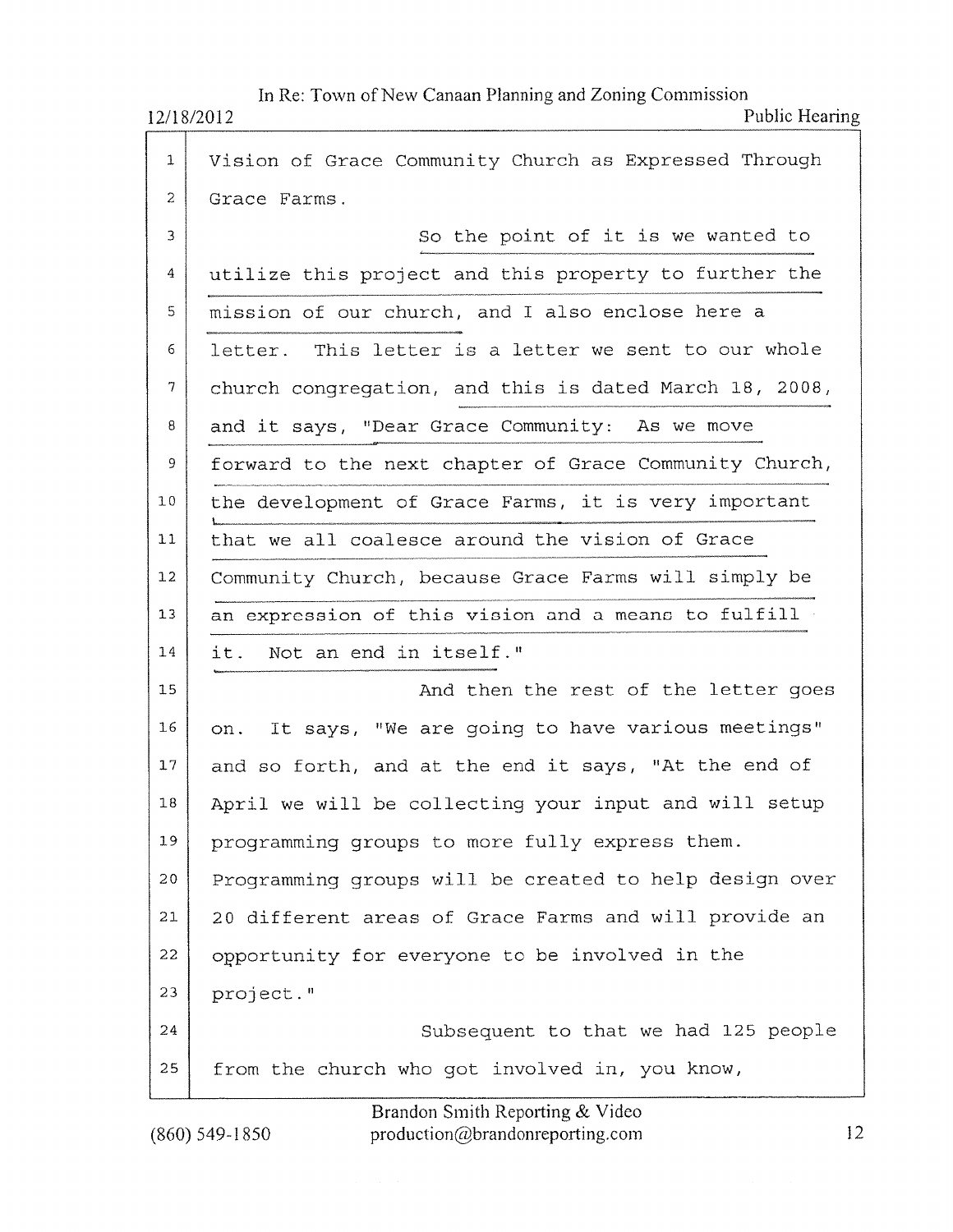|                | In Re: Town of New Canaan Planning and Zoning Commission<br>12/18/2012<br>Public Hearing |  |
|----------------|------------------------------------------------------------------------------------------|--|
| 1              | dreaming the dream about what does the nursery look                                      |  |
| $\overline{2}$ | like or what -- whatever they happen to have a passion                                   |  |
| 3              | for, and we put together a book about this thick of                                      |  |
| 4              | their ideas, and that book is what went to the                                           |  |
| 5              | architects, which then led to the designs that we have                                   |  |
| 6              | today.                                                                                   |  |
| 7              | So there is a continuity of purpose                                                      |  |
| 8              | between the vision for our church and the Grace Farms                                    |  |
| 9              | project. I just want to be clear that that's never                                       |  |
| 10             | changed. That's what it was at the beginning. That's                                     |  |
| 11             | what it is today. There's an element of confusion, I                                     |  |
| 12             | think, that has entered that exists related to the                                       |  |
| 13             | foundation, and I just wanted to try to clarify that                                     |  |
| 14             | for you.                                                                                 |  |
| 15             | You see, when we started this                                                            |  |
| 16             | project in 2007 -- I have this diagram, and I'll give                                    |  |
| $17\,$         | you a copy of it. When we started this project in                                        |  |
| 18             | 2007, you have to remember that our pastor once said                                     |  |
| 19             | we're never going to build a church, because there's                                     |  |
| 20             | nothing, no bigger distraction for a church than                                         |  |
| 21             | building a building. So a number of families here, we                                    |  |
| 22             | are a part of the start of the church, but the church                                    |  |
| 23             | needed a home, and so we're trying to figure out a way                                   |  |
| 24             | to do this.                                                                              |  |
| 25             | What we did is we formed a company                                                       |  |

Brandon Smith Reporting & Video  $(860)$  549-1850 production@brandonreporting.com  $13$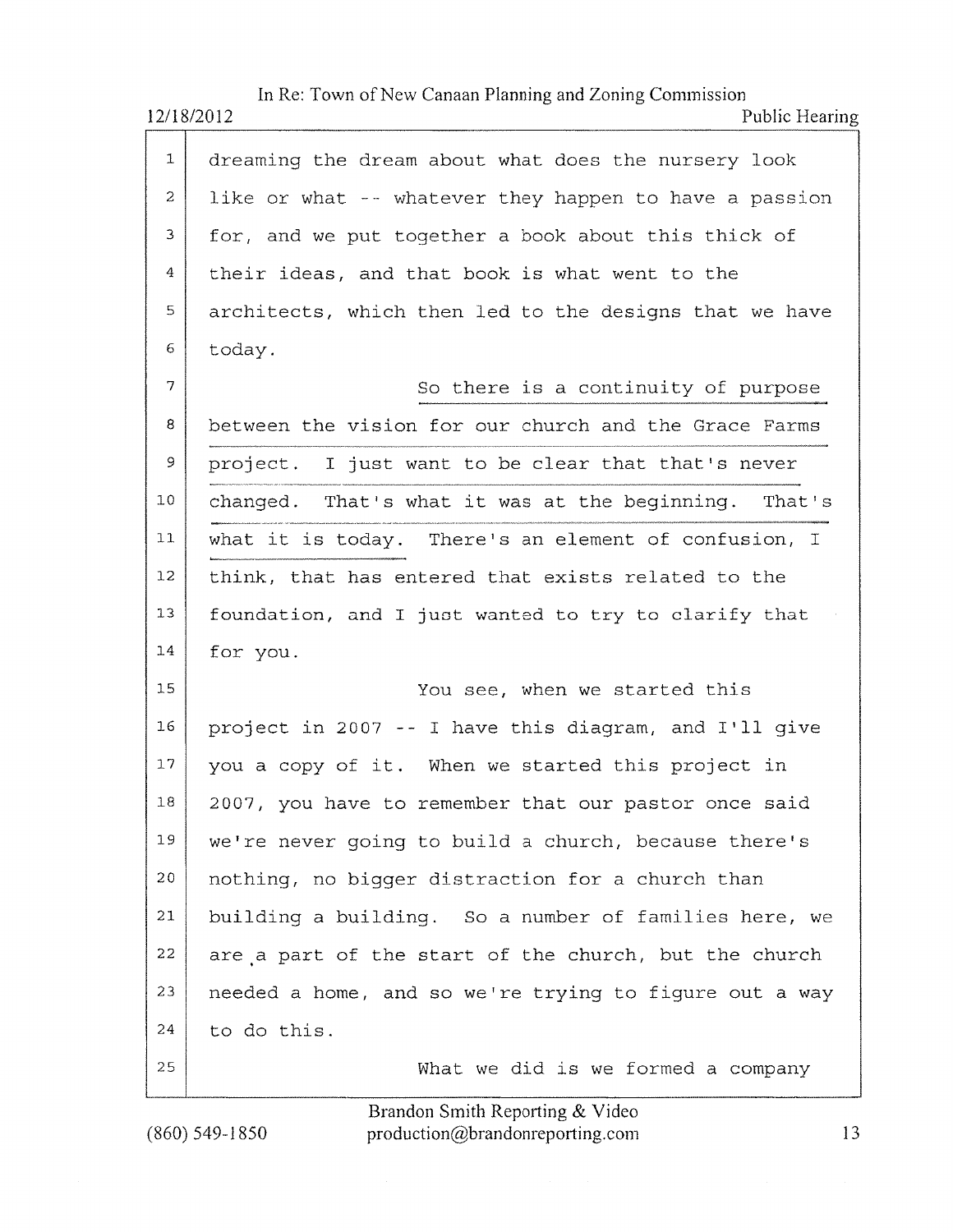In Re: Town of New Canaan Planning and Zoning Commission 12/18/2012 Public Hearing

| 1  | outside of the church to make this happen and to qive  |
|----|--------------------------------------------------------|
| 2  | this to our church, okay? So in 2007 when we           |
| 3  | originally came to you applying for a permit, what you |
| 4  | have here is you have a series of individuals who are  |
| 5  | part of the founding of our church who formed a        |
| 6  | company called Grace Property Holdings. That company   |
| 7  | then owned the property and also applied for the       |
| 8  | permits.                                               |
| 9  | So the permits were for the usage of                   |
| 10 | Grace Community Church, and those usages were for      |
| 11 | religious services and ancillary activities related to |
| 12 | a church. So this is what you approved, you know,      |
| 13 | five years ago and then -- but at that time we didn't  |
| 14 | know if this whole thing was going to work out and so  |
| 15 | we retained -- the individuals retained Grace Property |
| 16 | Holdings as a taxable entity so that if we needed to   |
| 17 | close down, the project needed to sell the property,   |
| 18 | we could get the cash out. If we want to sell half or  |
| 19 | finance it in different ways by owning as individuals, |
| 20 | we had the maximum financial flexibility.              |
| 21 | As we moved on down the road, what                     |
| 22 | happened was it looked like we were really going to be |
| 23 | able to do this thing, and so it took on a permanence, |
| 24 | and so we made one shift along the way. What we did    |
| 25 | is we setup this foundation here and we donated --     |

 $(860) 549 - 1850$ 

Brandon Smith Reporting & Video production@brandonreporting.com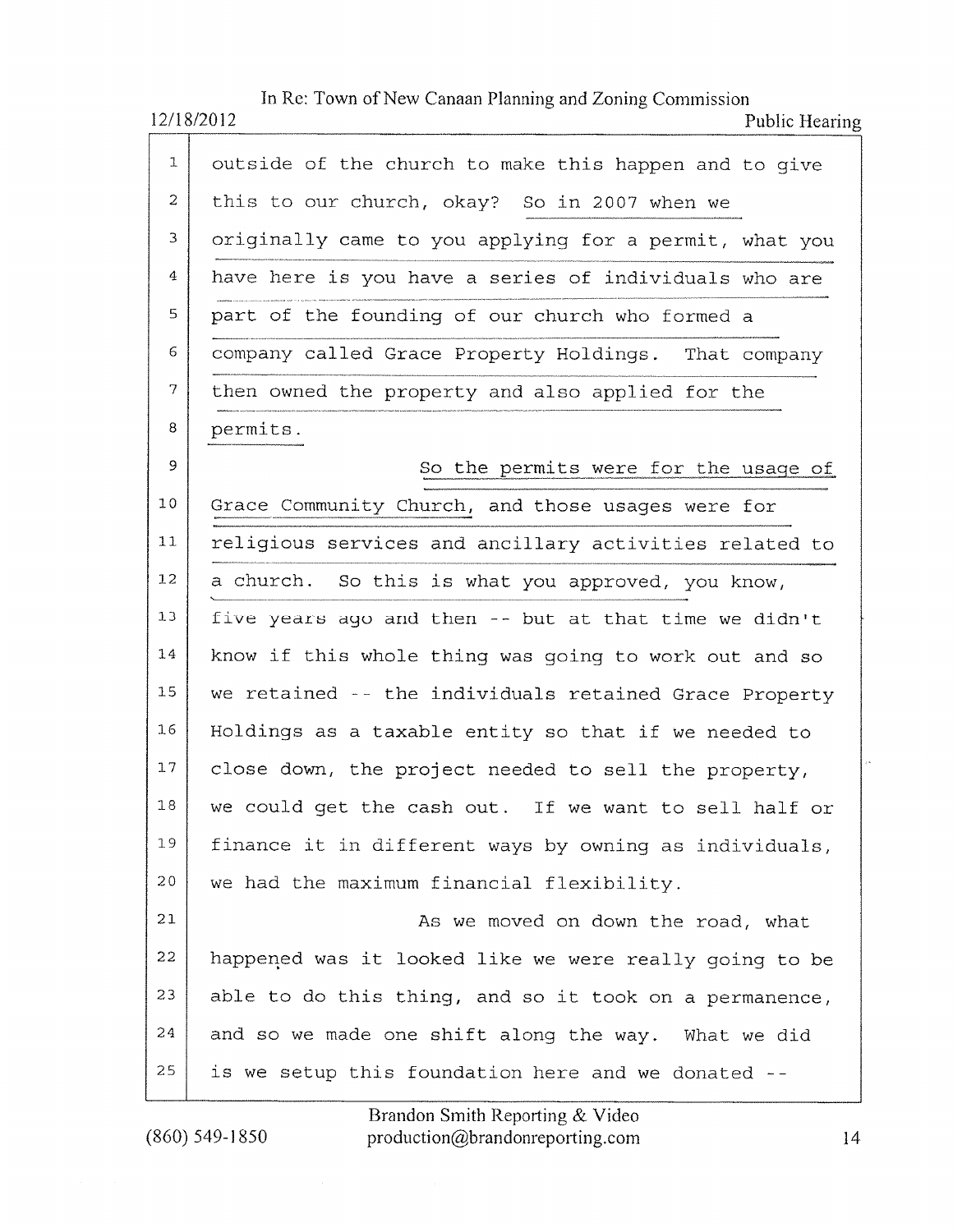In Re: Town of New Canaan Planning and Zoning Commission

12/18/2012

| T                        | these people donated Grace Property Holdings and the   |
|--------------------------|--------------------------------------------------------|
| $\overline{2}$           | assets, including the property, into that foundation.  |
| 3                        | That seemed appropriate because given the charitable   |
| 4                        | nature of what it was, a foundation is a charitable    |
| 5                        | entity, it seemed like it made sense.                  |
| 6                        | So we transferred the property to                      |
| $\overline{\mathcal{L}}$ | the Grace Farms Foundation, and everything else stayed |
| 8                        | the same. Grace Property Holdings still owns the       |
| 9                        | property and the permits. The permits are for Grace    |
| 10                       | Community Church, and the usages are related to        |
| 11                       | religious services and ancillary activities of the     |
| 12 <sub>1</sub>          | church. So the only thing that changed is that the     |
| 13                       | owner of the property shifted from individuals to a    |
| 14                       | foundation. So those are the two things I wanted to    |
| 15                       | clarify, and I would be happy to answer questions.     |
| 16                       | MR. PAPP: Mr. Prince, I don't                          |
| 17                       | believe that anybody is questioning the good intents   |
| 18                       | of what you describe. These are very respectable       |
| 19                       | aims, and we certainly do respect them. On the other   |
| 20                       | hand, the confusion you commented about was created    |
| 21                       | somewhat by various explanations the church gave to    |
| 22                       | the activities on the site. We are not hung up on who  |
| 23                       | owns what and how the day-to-day works. The question   |
| 24                       | that this commission has to answer are the activities  |
| 25                       | described to us at that time in 2008 and today as      |

 $(860)$  549-1850

Brandon Smith Reporting & Video<br>production@brandonreporting.com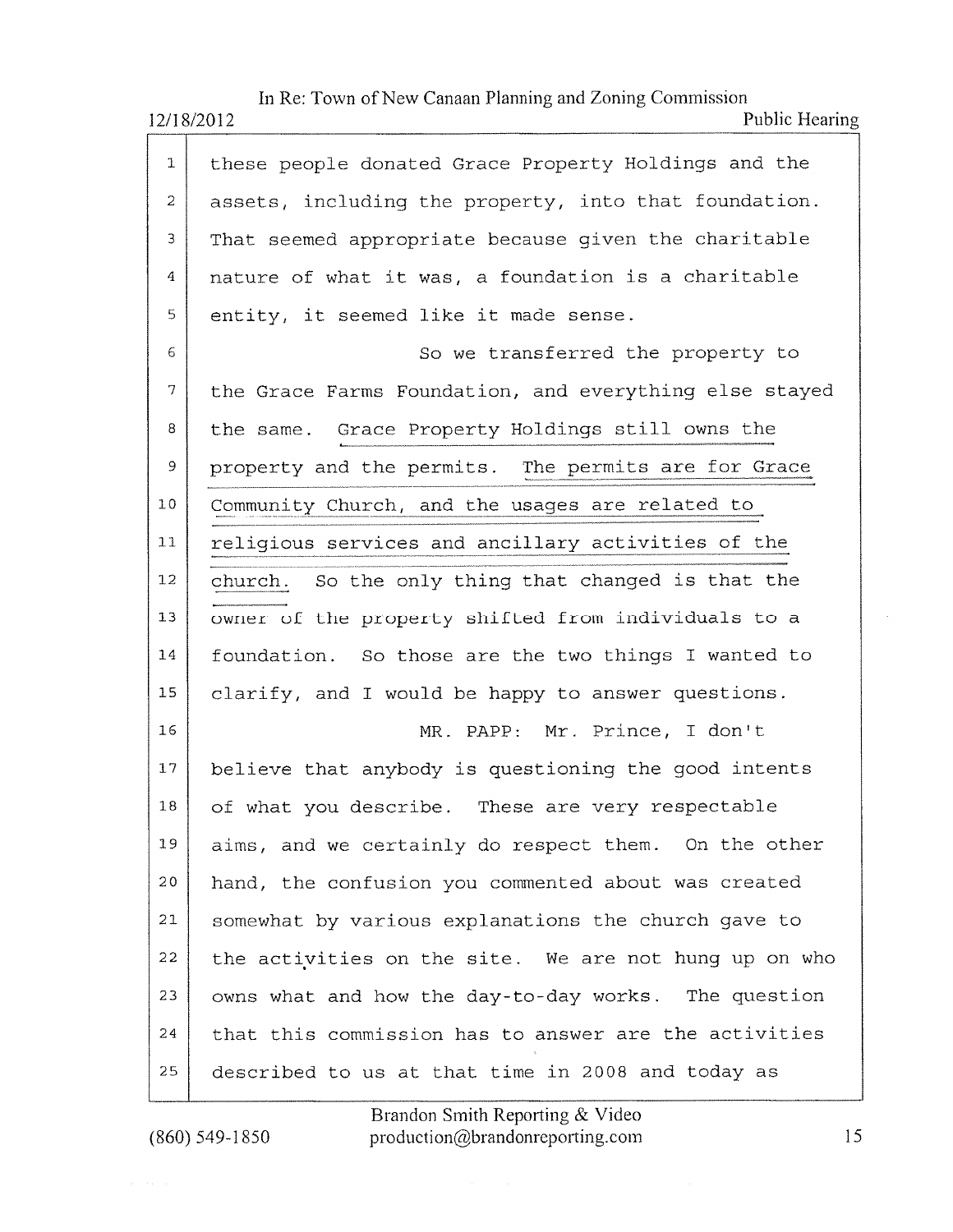|                | In Re: Town of New Canaan Planning and Zoning Commission<br>Public Hearing<br>12/18/2012 |
|----------------|------------------------------------------------------------------------------------------|
| 1              | MR. PAPP: Anybody else?                                                                  |
| $\overline{c}$ | MR. HAMMER: May I briefly, Mr.                                                           |
| 3              | Chairman?                                                                                |
| 4              | MR. PAPP: Yes. I am expecting that                                                       |
| 5              | you are going to answer all of these questions at the                                    |
| $\epsilon$     | next hearing.                                                                            |
| $\overline{7}$ | MR. HAMMER: We will do our best,                                                         |
| 8              | yes. Joseph Hammer for the record. I just wanted to                                      |
| 9              | submit -- this is some backup information from other                                     |
| 10             | churches' web sites, local newspapers, etcetera, that                                    |
| 11             | show the activities that they do that are in the chart                                   |
| 12             | that was submitted earlier. So I'll just give that to                                    |
| 13             | Mr. Kleppin so you have that for the record.                                             |
| 14             | You know, the church obviously wants                                                     |
| 15             | to be a good neighbor, wants to talk to people, wants                                    |
| 16             | to try to work out differences, but as the lawyer, as                                    |
| 17             | you would expect, you know, I do need to just -- and                                     |
| 18             | we'll do this in more detail before the next hearing,                                    |
| 19             | but I need to sort of pushback a little bit just in                                      |
| 20             | terms of from a legal and a zoning and a land use                                        |
| 21             | standpoint, you know, what are we here for and what                                      |
| 22             | are we not here for, you know, basically, and Mr.                                        |
| 23             | Chairman, I know you've pointed that out to some                                         |
| 24             | people that there are certain things we're not here                                      |
| 25             | for such as where is the entrance to this development,                                   |

 $(860) 549 - 1850$ 

Brandon Smith Reporting & Video<br>production@brandonreporting.com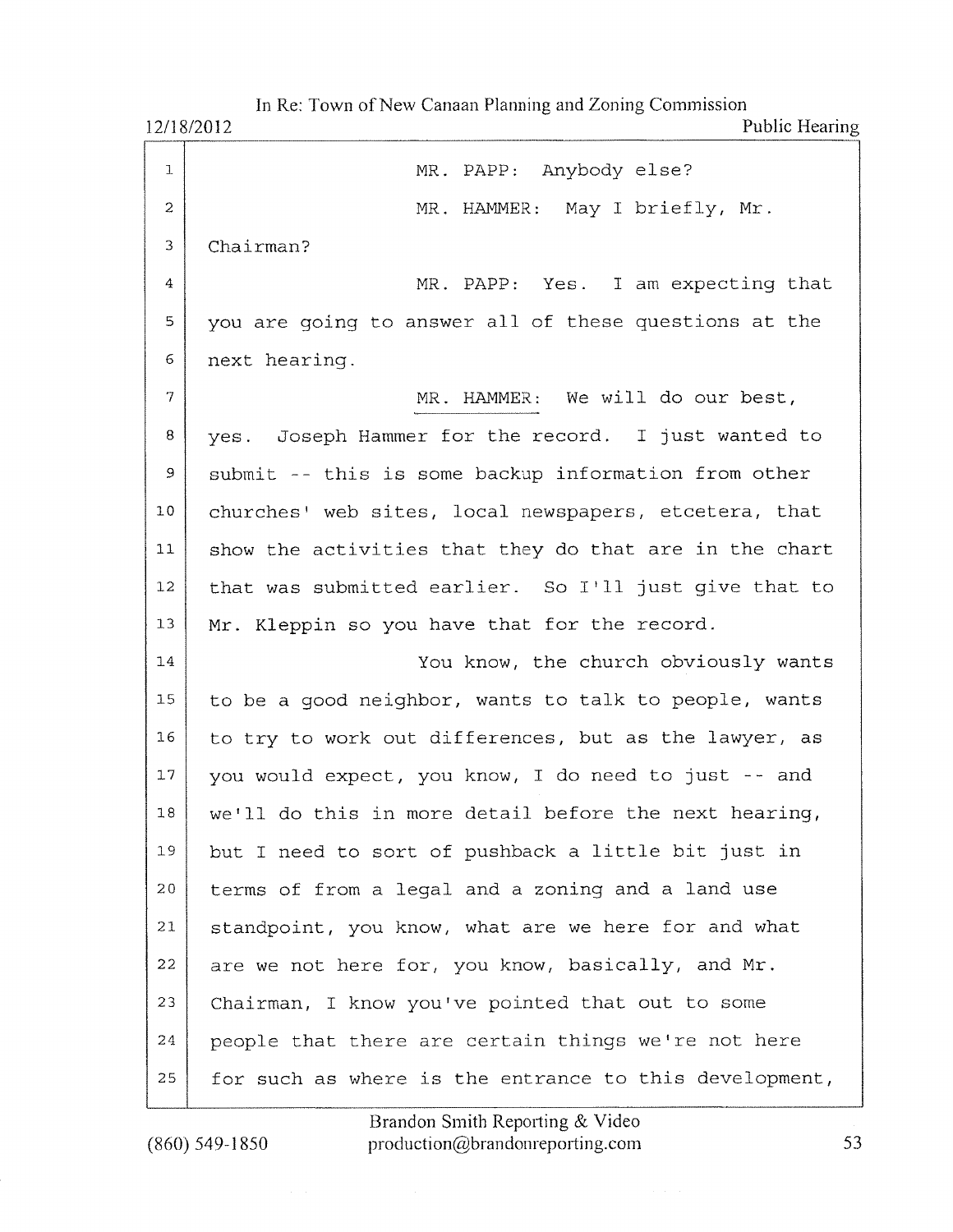In Re: Town of New Canaan Planning and Zoning Commtssron

|              | Public Hearing<br>12/18/2012                           |
|--------------|--------------------------------------------------------|
| $\mathbf{1}$ | to keep in mind. Again, in an attempt to re-argue      |
| 2            | things that are past and that can't properly be        |
| 3            | rearqued, we've got a lot of paper that was submitted  |
| 4            | to you. I received it yesterday. It was 80 pages of    |
| 5            | materials with tax returns and other things from the   |
| 6            | Grace Farms Foundation. Again, that's not the issue.   |
| 7            | I quess I would like to put it in as                   |
| 8            | simple terms as I can possibly try to put it for you,  |
| 9            | which is the intent is to live within the scope and    |
| 10           | bounds of the permit that you've already granted when  |
| 11           | it comes to uses and ancillary uses, and, again, we    |
| 12           | think, from our perspective, that this commission      |
| 13           | probably has given as much, if not more, scrutiny five |
| 14           | years ago to the uses of this church than any other    |
| 15           | church in town, and many of those churches granted     |
| 16           | have been operating perhaps since before there even    |
| 17           | was zoning in New Canaan.                              |
| $18\,$       | But you imposed specific conditions                    |
| 19           | on the ancillary uses five years ago, and we don't     |
| 20           | think it is appropriate to be revisiting that, because |
| 21           | that is not, we don't think, within the scope of this  |
| 22           | application. But to keep it simple, we intend to       |
| 23           | comply with the terms of the existing permit, and      |
| 24           | we're not asking you for some other type of permit     |
| 25           | that we don't have. We're not asking you for a         |

Brandon Smith Reporting & Video  $(860)$  549-1850 production @brandonreporting.com 57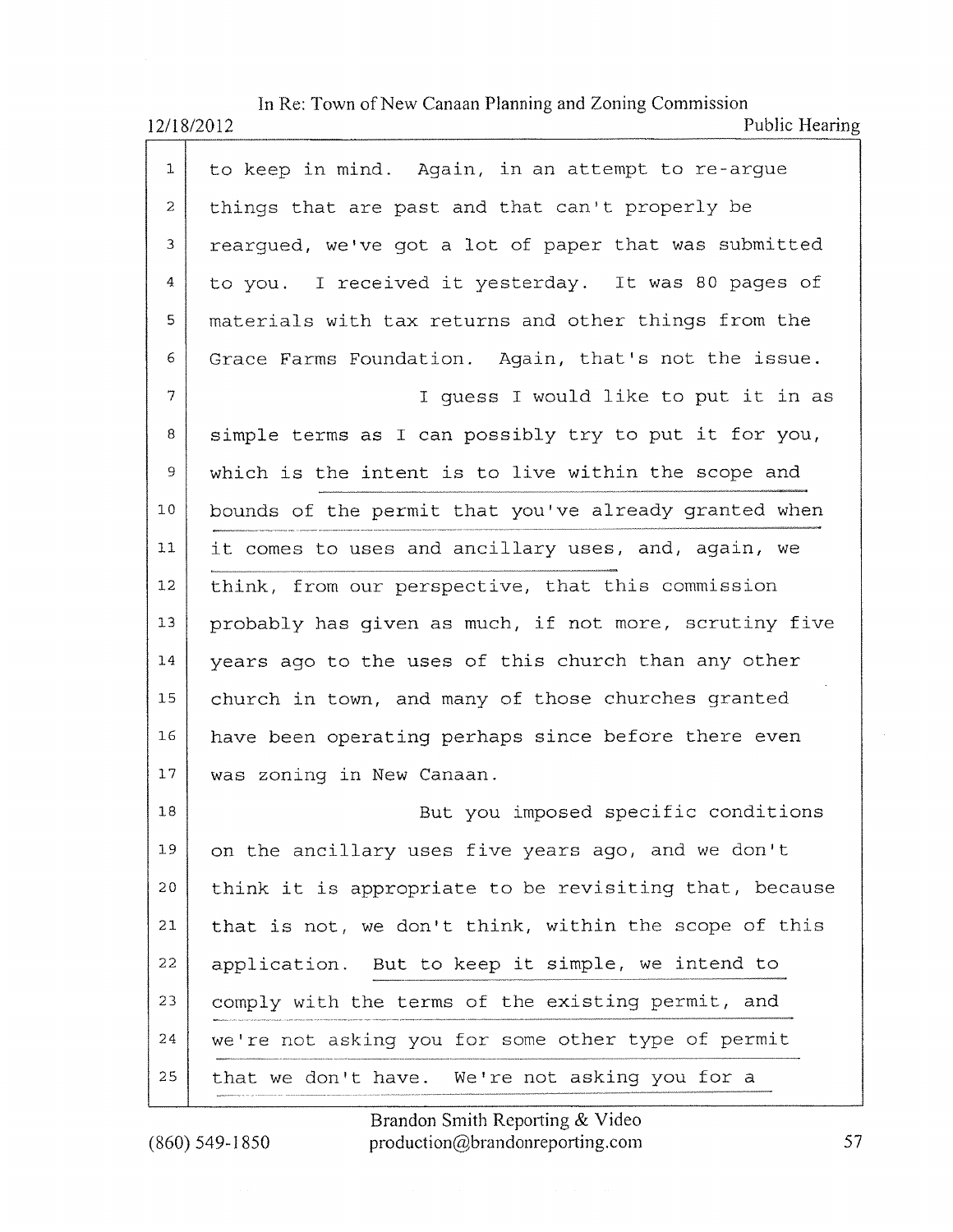In Re: Town of New Canaan Planning and Zoning Commission Public Hearing 12/18/2012

| 1  | philanthropic organization permit or any other type of |
|----|--------------------------------------------------------|
| 2  | permit, and I guess I probably can't be any simpler    |
| 3  | than to say if anybody wants to perform a use on this  |
| 4  | property that is not within the scope of the existing  |
| 5  | special permit, whether it be Grace Farms Foundation   |
| 6. | or anyone, any individual or any entity, if anybody    |
| 7  | wants to do something that needs a new and different   |
| 8  | permit, then either that permit is sought or that      |
| 9. | activity doesn't get done.                             |
| 10 | I don't think we can be any clearer                    |
| 11 | about it than that and I will $-$ - we will respond in |
| 12 | more detail to that filing we received yesterday from  |
| 13 | Mr. Shah. By the way, I do have a full set of the      |
| 14 | wetlands submission here with us tonight for Attorney  |
| 15 | Shansky, so we'll give that to her. One -- actually,   |
| 16 | let me get to that at the end, if I could.             |
| 17 | Just to be very brief here, we do                      |
| 18 | think, by the way, that the zoning law of Connecticut  |
| 19 | is such that, you know, again, as you can see from     |
| 20 | that handout, churches aren't what they were a hundred |
| 21 | years ago. They do a lot of things now, weekdays,      |
| 22 | outside of service, and what we do is no different     |
| 23 | than the others, and we think that the Connecticut     |
| 24 | Supreme Court, in evaluating how you approach          |
| 25 | churches, has said that we're in a New Age, and        |

Brandon Smith Reporting & Video production@brandonreporting.com

 $(860) 549 - 1850$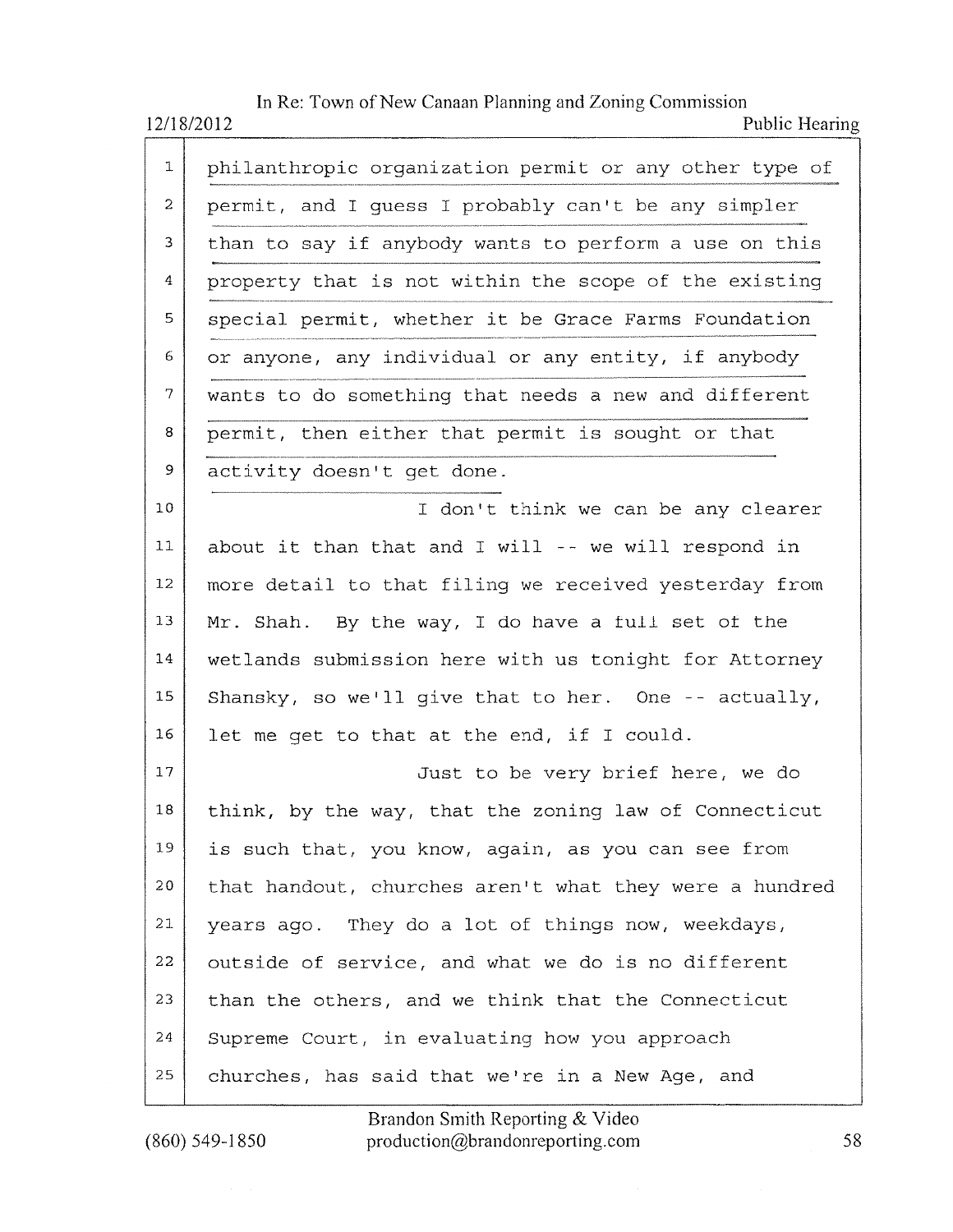In Re: Town of New Canaan Planning and Zoning Commission

 $1/20/2012$ 

| 112912013      | Public Hearing                                                                   |
|----------------|----------------------------------------------------------------------------------|
| $\mathbf{1}$   | TOWN OF NEW CANAAN                                                               |
| $\overline{a}$ | PLANNING AND ZONING COMMISSION                                                   |
| 3              | PUBLIC HEARING                                                                   |
| $\overline{4}$ | DATE: JANUARY 29, 2013                                                           |
| $\overline{5}$ | HELD AT: NEW CANAAN NATURE CENTER                                                |
| 6              | VISITORS CENTER                                                                  |
| 7              | STURGESS ROOM                                                                    |
| 8              | NEW CANAAN, CONNECTICUT                                                          |
| 9              |                                                                                  |
| 10             |                                                                                  |
| 11             |                                                                                  |
| 12             |                                                                                  |
| 13             |                                                                                  |
| 14             |                                                                                  |
| 15             |                                                                                  |
| 16             |                                                                                  |
| 17             |                                                                                  |
| 18             |                                                                                  |
| 19             |                                                                                  |
| 20             |                                                                                  |
| 21             | BRANDON SMITH REPORTING & VIDEO                                                  |
| 22             | Reporter: JACQUELINE V. McCAULEY, RPR, CSR<br>LICENSE #40                        |
| 23             | 249 Pearl Street Six Landmark Square, 4th Fl.                                    |
| 24             | Hartford, CT 06103<br>Stamford, CT 06901<br>$(203)$ 316-8591<br>$(860)$ 549-1850 |
| 25             | $(800)$ 852-4589<br>$(860)$ 852-4589                                             |
|                |                                                                                  |

 $(860)$  549-1850

Brandon Smith Reporting & Video<br>production@brandonreporting.com

 $\mathbf{l}$ 

 $\%/$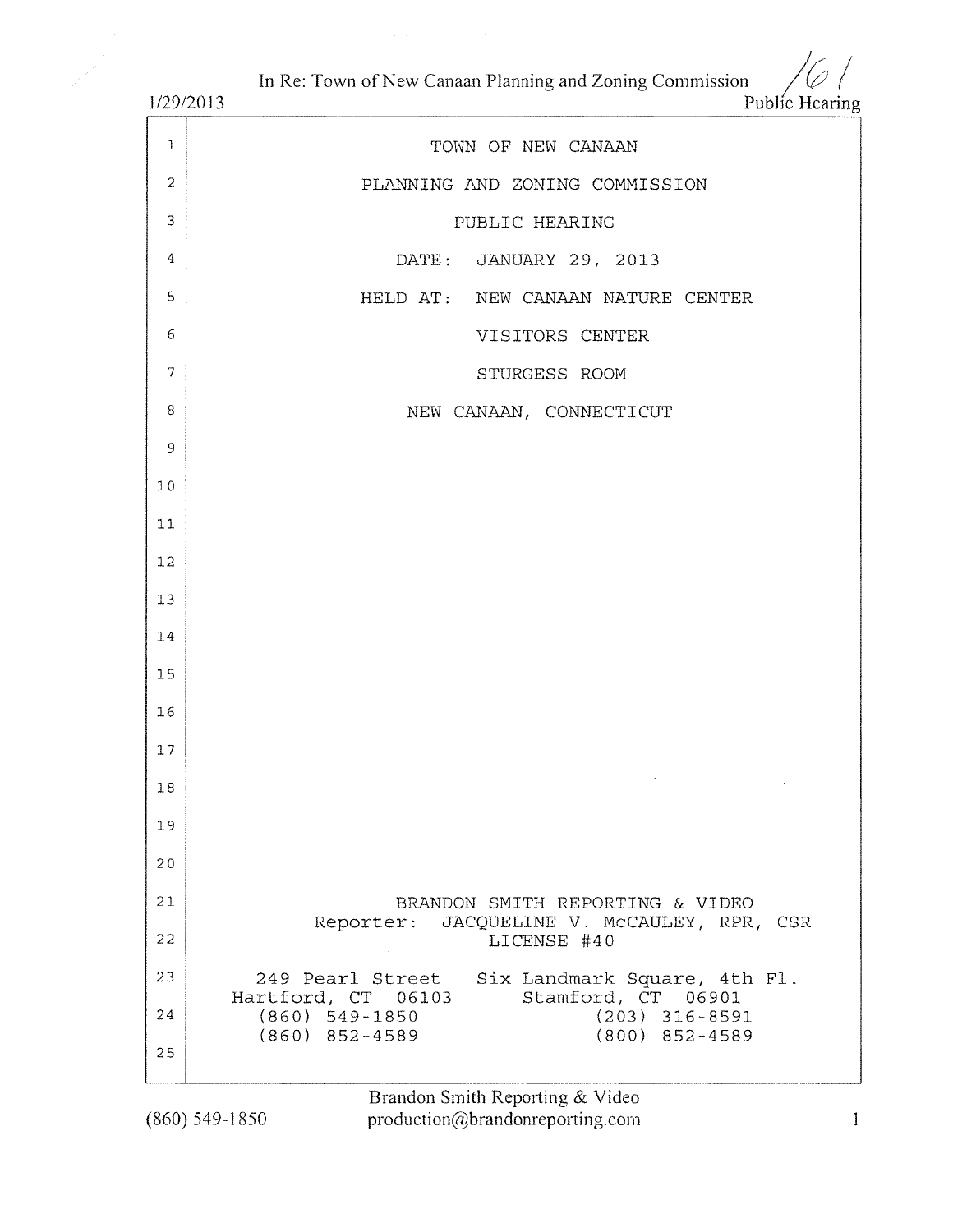|                | In Re: Town of New Canaan Planning and Zoning Commission<br>1/29/2013<br>Public Hearing |
|----------------|-----------------------------------------------------------------------------------------|
| $\mathbf{1}$   | judicial scrutiny so they should have no fear of                                        |
| $\overline{2}$ | submitting a new traffic report by Mr. Galante or                                       |
| 3              | anyone else whom they find is qualified to submit such                                  |
| 4              | a report. But because there's an increase in                                            |
| 5              | membership, there should be a new traffic report, and                                   |
| 6              | I would also submit that the original traffic report                                    |
| $\overline{7}$ | contemplated full build by 2012. Now we're looking at                                   |
| 8              | full build by 2014 or 2015.                                                             |
| 9              | There's so many changes and                                                             |
| $10$           | conditions at least you should have the very latest                                     |
| 11             | accident information, and with that I thank you all                                     |
| 12             | for taking the time to hear this.                                                       |
| 13             | MR. PAPP: Thank you. Next? Yes,                                                         |
| 14             | ma'am.                                                                                  |
| 15             | MS. PRINCE: Hello. I'm Sharon                                                           |
| 16             | Prince, president of Grace Farms Foundation and also a                                  |
| 17             | member of Grace Community Church, and I was here at                                     |
| 18             | the first hearing. I was trying to write really fast                                    |
| 19             | what Sanjit was saying, and I'm sure that our attorney                                  |
| 20             | will address most of these issues or some things that                                   |
| 21             | have already been, have already been addressed so I                                     |
| 22             | won't take your time. But I think there are a few                                       |
| 23             | things important to note, which is he said that                                         |
| 24             | there's nowhere we've said what our membership is.                                      |
| 25             | We're trying to be cagey and that's absolutely wrong.                                   |

Brandon Sniith Reporting & Video  $(860)$  549-1850 production@brandonreporting.com  $47$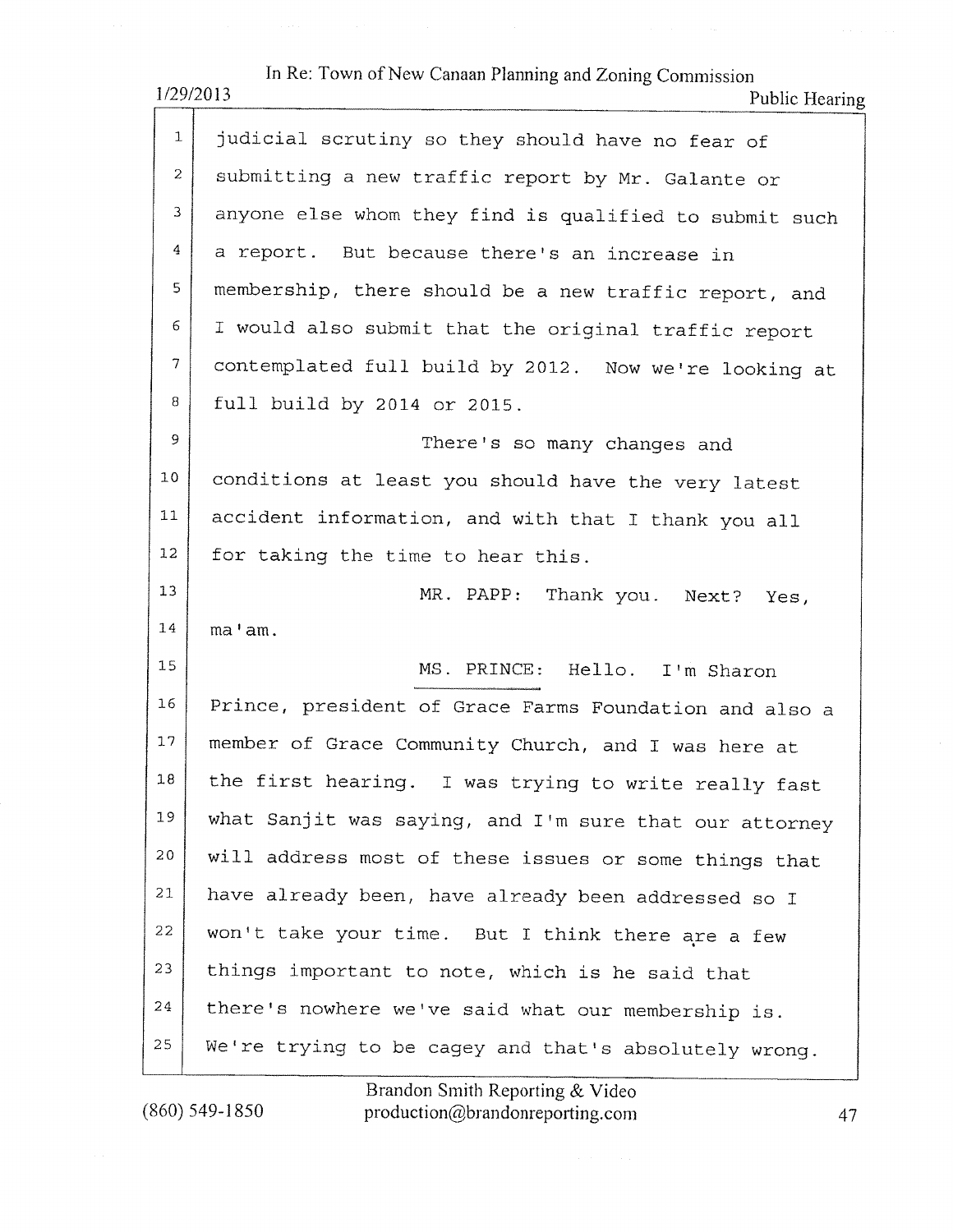|                | In Re: Town of New Canaan Planning and Zoning Commission<br>1/29/2013<br>Public Hearing |
|----------------|-----------------------------------------------------------------------------------------|
| 1              | studying this all, too, is really -- we tested at the                                   |
| 2              | very maximum amount that you could test, you know, for                                  |
| 3              | the maximum capacity. Not what we have right now.                                       |
| 4              | So I think that's just one thing I                                                      |
| 5              | want to make sure. The other thing that's important                                     |
| 6              | to note is that Grace Farms, the web site that says                                     |
| $\overline{7}$ | gracefarms.org, the differentiator, that is a place.                                    |
| 8              | It's different than -- we're just calling the -- like                                   |
| 9.             | it was Windsome Farms. It's called Grace Farms. We                                      |
| 10             | know there's two. We know that the 48 acres is for                                      |
| 11             | Grace Community Church. The 27 acres has been                                           |
| 12             | preserved for open space, and it's just called Grace                                    |
| 13             | Farms is the name of an area that was formerly                                          |
| 14             | Windsome Farms and we're really just --                                                 |
| 15             | We realize that, and we're very                                                         |
| 16             | careful in noting that the 48 acres is what we're                                       |
| 17             | applying for. If we ever want to come back for a                                        |
| $18\,$         | permit for the open space intentionality of that site,                                  |
| 19             | we know we have to come back for that, for any of                                       |
| 20             | those uses on the 27 acres. There was a few --                                          |
| 21             | there's many other things.                                                              |
| 22             | I couldn't write as fast as he was                                                      |
| 23             | talking about a park, the idea of a park. We have the                                   |
| 24             | right to have a beautiful -- I think every church has,                                  |
| 25             | you know, they have picnics. They're outside. People                                    |

 $(860)$  549-1850

Brandon Smith Reporting & Video<br>production@brandonreporting.com

50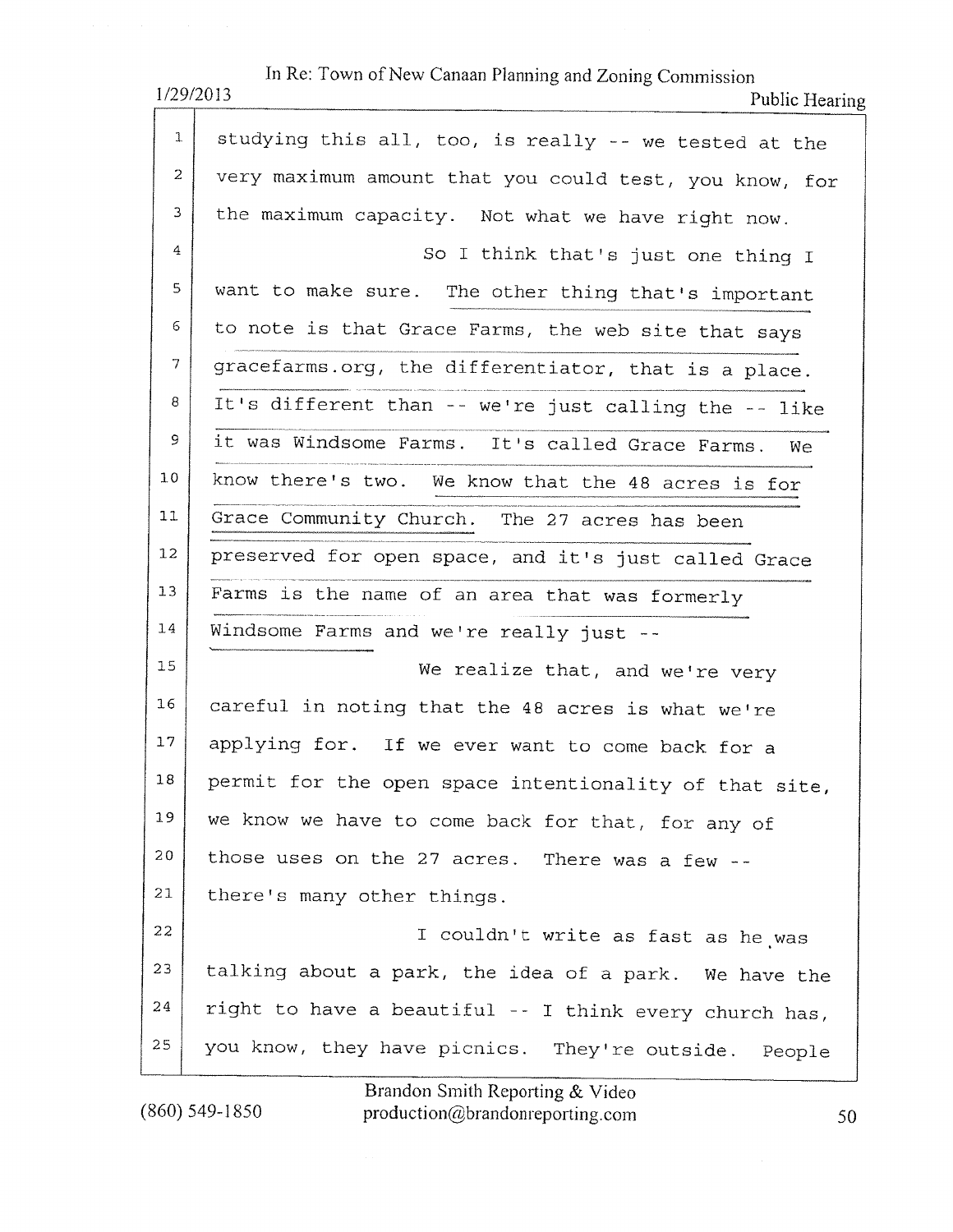| In Re: Town of New Canaan Planning and Zoning Commission<br>1/29/2013<br>Public Hearing |                                                        |  |
|-----------------------------------------------------------------------------------------|--------------------------------------------------------|--|
| $\mathbf{1}$                                                                            | You've already heard from my attorney, Mr. Cassone, so |  |
| 2                                                                                       | I'll be very brief here. I just wanted to address the  |  |
| 3                                                                                       | fact that earlier tonight one of the buildings was     |  |
| 4                                                                                       | referenced as a school, and Mrs. Prince, in connection |  |
| 5                                                                                       | with another hearing related to a cell tower, has      |  |
| 6                                                                                       | referred to the project as a school, and I understand  |  |
| 7                                                                                       | that part of the application for a church involves a   |  |
| 8                                                                                       | Sunday school and nursery school.                      |  |
| 9                                                                                       | I just want to make sure that for                      |  |
| 10                                                                                      | the record when reference is made to a school, it is a |  |
| 11                                                                                      | narrow definition consistent with the use of it as a   |  |
| 12                                                                                      | nursery school or a Sunday school, that we're not      |  |
| 13                                                                                      | talking about a larger enterprise for a school. Thank  |  |
| 14                                                                                      | you.                                                   |  |
| 15                                                                                      | MR. PAPP: Thank you.                                   |  |
| 16                                                                                      | MS. SHANSKY: Mr. Chairman, I                           |  |
| 17                                                                                      | neglected to turn in this petition to intervene on     |  |
| $18\,$                                                                                  | behalf of my clients. Thank you.                       |  |
| 19                                                                                      | MR. PAPP: Thank you. Anybody else?                     |  |
| $2\,0$                                                                                  | Mr. Hammer?                                            |  |
| 21                                                                                      | MR. HAMMER: Mr. Chairman, members                      |  |
| 22                                                                                      | of the commission. Good evening. Joseph Hammer for     |  |
| 23                                                                                      | the applicant, and we will try to be efficient tonight |  |
| 24                                                                                      | in terms of responding to some of the things that      |  |
| 25                                                                                      | you've heard from members of the public during the     |  |
|                                                                                         |                                                        |  |

 $(860) 549 - 1850$ 

Brandon Smith Reporting & Video<br>production@brandonreporting.com

66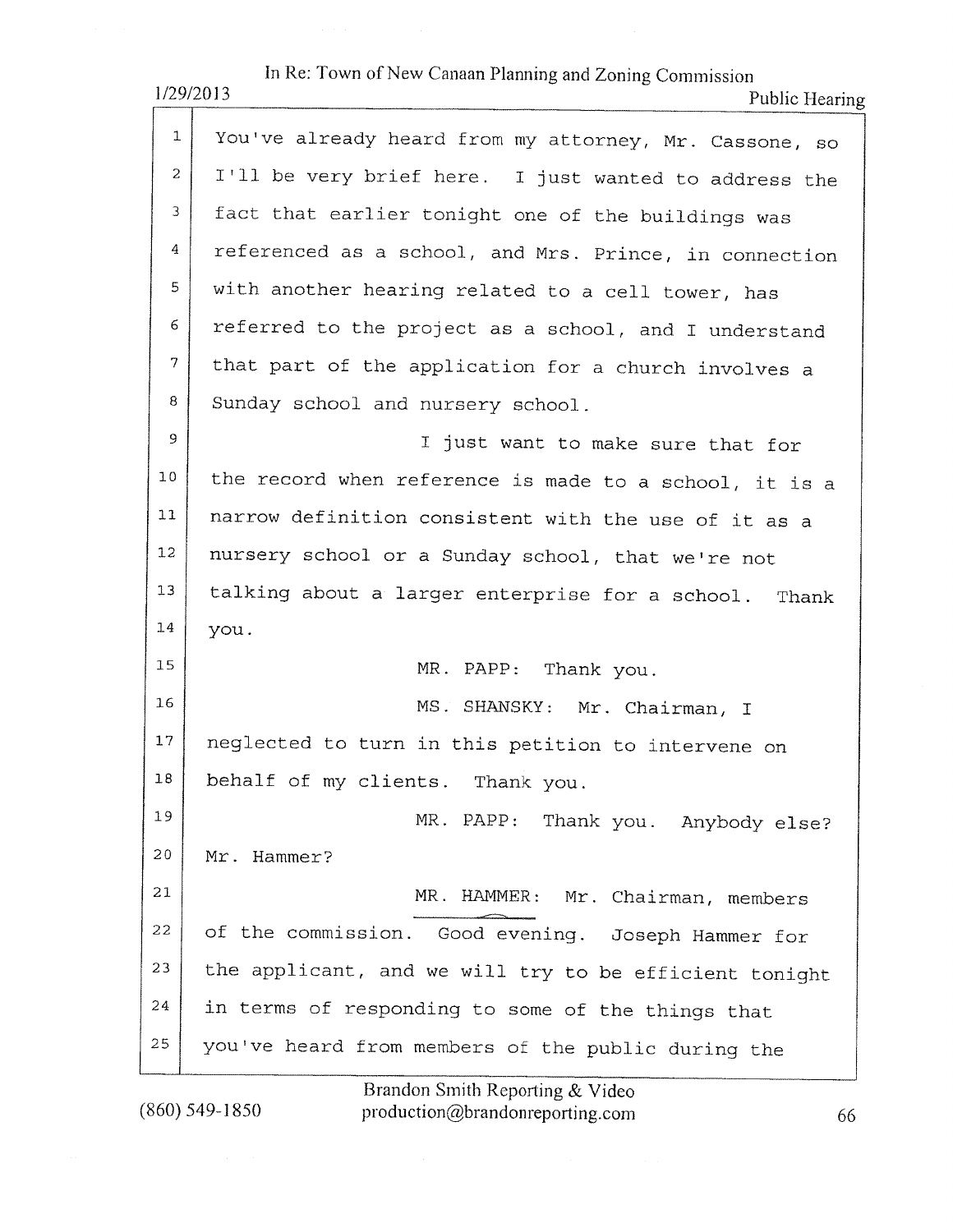| In Re: Town of New Canaan Planning and Zoning Commission<br>1/29/2013<br>Public Hearing |                                                        |
|-----------------------------------------------------------------------------------------|--------------------------------------------------------|
| 1                                                                                       | here.                                                  |
| $\overline{2}$                                                                          | I want to just reiterate Grace is                      |
| 3                                                                                       | not proposing any new or different use than they       |
| 4                                                                                       | contemplated in 2007 and 2008 when they were before    |
| 5                                                                                       | you.<br>They're not proposing any new or different use |
| 6                                                                                       | than what you contemplated when you approved the       |
| 7                                                                                       | application, and they are not proposing any new or     |
| 8                                                                                       | different use beyond what other churches throughout    |
| 9                                                                                       | the Town of New Canaan do on a daily basis.            |
| 10                                                                                      | Nonetheless, we wanted to be                           |
| 11                                                                                      | responsive to your requests. So we provided you with   |
| 12                                                                                      | the chart that you've seen regarding church use and    |
| 13                                                                                      | what I'll call ancillary use, and please note, as we   |
| 14                                                                                      | did on the chart, that with all churches these things  |
| 15                                                                                      | evolve, and they change to some degree over time as    |
| 16                                                                                      | activities change. So we wanted to give you a          |
| 17                                                                                      | sampling, a typical summary of the typical kind of     |
| 18                                                                                      | things that you'd see. All of those things that are    |
| 19                                                                                      | on the chart, both the direct church activities as     |
| 20                                                                                      | well as the ancillary activities, are related to the   |
| 21                                                                                      | church's function and to its social justice mission.   |
| 22                                                                                      | I also just wanted to point out to                     |
| 23                                                                                      | you that we hope you're not misled by the fact that we |
| 24                                                                                      | listed everything together in a column. That doesn't   |
| 25                                                                                      | mean that all these things are happening at the same   |

 $(860) 549 - 1850$ 

Brandon Smith Reporting & Video<br>production@brandonreporting.com

69